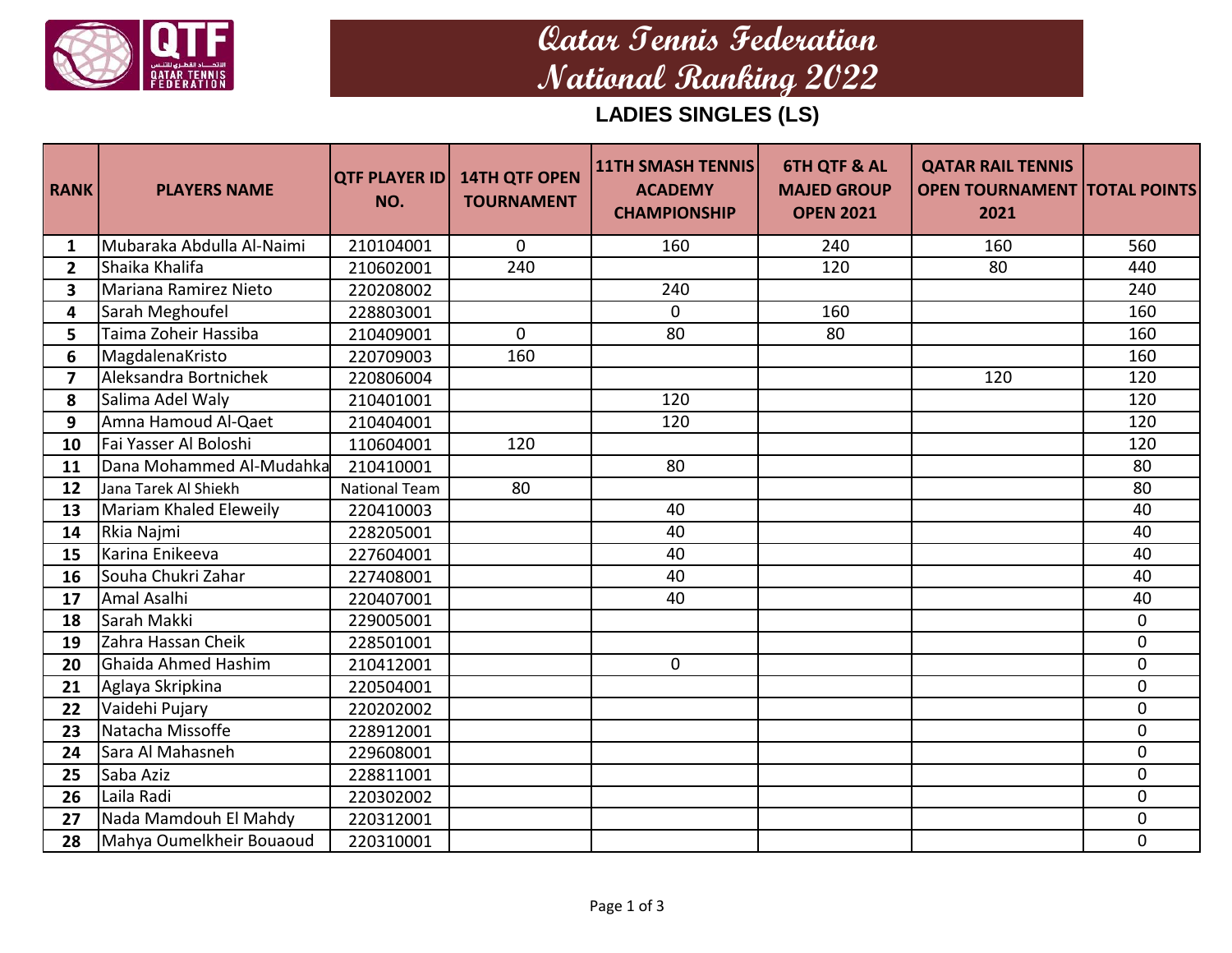

## **Qatar Tennis Federation National Ranking 2022**

**LADIES SINGLES (LS)**

| <b>RANK</b> | <b>PLAYERS NAME</b>            | <b>QTF PLAYER ID</b><br>NO. | <b>14TH QTF OPEN</b><br><b>TOURNAMENT</b> | <b>11TH SMASH TENNIS</b><br><b>ACADEMY</b><br><b>CHAMPIONSHIP</b> | <b>6TH QTF &amp; AL</b><br><b>MAJED GROUP</b><br><b>OPEN 2021</b> | <b>QATAR RAIL TENNIS</b><br><b>OPEN TOURNAMENT   TOTAL POINTS</b><br>2021 |             |
|-------------|--------------------------------|-----------------------------|-------------------------------------------|-------------------------------------------------------------------|-------------------------------------------------------------------|---------------------------------------------------------------------------|-------------|
| 29          | Alissa Ayane Macleod           | 220212001                   |                                           |                                                                   |                                                                   |                                                                           | $\mathbf 0$ |
| 30          | Araya Suksomrup                | 227203001                   |                                           |                                                                   |                                                                   |                                                                           | $\mathbf 0$ |
| 31          | Nhien Thi Tu Tran              | 227901001                   |                                           |                                                                   |                                                                   |                                                                           | $\mathbf 0$ |
| 32          | Sweet Donae Naquita            | 228708001                   |                                           |                                                                   |                                                                   |                                                                           | $\mathbf 0$ |
| 33          | Angela Sharma                  | 229802001                   |                                           |                                                                   |                                                                   |                                                                           | 0           |
| 34          | Anna Mandics                   | 228805001                   |                                           |                                                                   |                                                                   |                                                                           | $\mathbf 0$ |
| 35          | Deanne Dayrit                  | 229412001                   |                                           |                                                                   |                                                                   |                                                                           | $\mathbf 0$ |
| 36          | Karina Sappal Sarajan          | 220211001                   |                                           |                                                                   |                                                                   |                                                                           | $\mathbf 0$ |
| 37          | Lim Yi Voon                    | 220204003                   |                                           |                                                                   |                                                                   |                                                                           | $\mathbf 0$ |
| 38          | Elina Braillard                | 228703001                   |                                           |                                                                   |                                                                   |                                                                           | $\mathbf 0$ |
| 39          | Varsha Sivakumar               | 220207002                   |                                           |                                                                   |                                                                   |                                                                           | $\mathbf 0$ |
| 40          | Chloe Samantha Adelaja         | 220205002                   |                                           |                                                                   |                                                                   |                                                                           | $\mathbf 0$ |
| 41          | Robie Lou Santos               | 229201001                   |                                           |                                                                   |                                                                   |                                                                           | $\mathbf 0$ |
| 42          | Ceyda Erdem Givenc             | 220108002                   |                                           |                                                                   |                                                                   |                                                                           | 0           |
| 43          | Naira Mohamed Elsherif         | 220107002                   |                                           |                                                                   |                                                                   |                                                                           | $\mathbf 0$ |
| 44          | <b>Chloe Saleh</b>             | 220107001                   |                                           |                                                                   |                                                                   |                                                                           | $\mathbf 0$ |
| 45          | Tanya Grover                   | 229611001                   |                                           |                                                                   |                                                                   |                                                                           | 0           |
| 46          | <b>Hannah Eliza Matthew</b>    | 220210001                   |                                           |                                                                   |                                                                   |                                                                           | $\Omega$    |
| 47          | Asma Tounsi                    | 229912002                   |                                           |                                                                   |                                                                   |                                                                           | $\mathbf 0$ |
| 48          | Henriette Mc Cool              | 228601001                   |                                           |                                                                   |                                                                   |                                                                           | $\mathbf 0$ |
| 49          | Fatima Ayesha Amirul           | 220103001                   |                                           |                                                                   |                                                                   |                                                                           | $\mathbf 0$ |
| 50          | Denise Haladjian               | 227708001                   |                                           |                                                                   |                                                                   |                                                                           | $\mathbf 0$ |
| 51          | Rita Emad Kaldas               | 220207001                   |                                           |                                                                   |                                                                   |                                                                           | $\mathbf 0$ |
| 52          | <b>Charlotte Sophie Motaud</b> | 220109001                   |                                           |                                                                   |                                                                   |                                                                           | $\mathbf 0$ |
| 53          | Maurine Ortiz Sudario          | 228407001                   |                                           |                                                                   |                                                                   |                                                                           | $\mathbf 0$ |
| 54          | Yuen Fong Olive Kong           | 226901001                   |                                           |                                                                   |                                                                   |                                                                           | $\mathbf 0$ |
| 55          | Sana Karnik                    | 220102001                   |                                           |                                                                   |                                                                   |                                                                           | 0           |
| 56          | Claudia Pons Morrondo          | 220204002                   |                                           |                                                                   |                                                                   |                                                                           | $\mathbf 0$ |